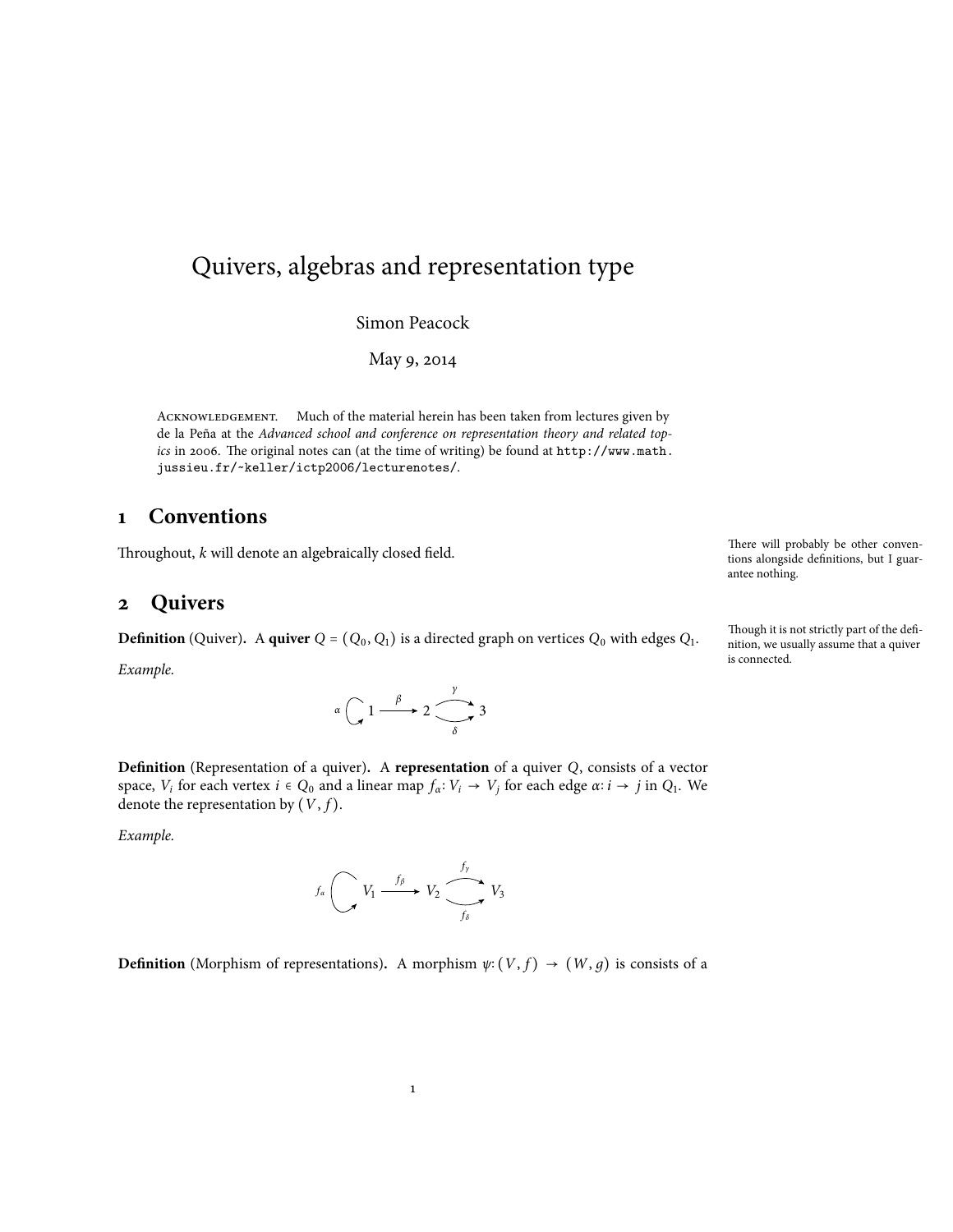map  $\psi_i: V_i \to W_i$  for each  $i \in Q_0$ , such that the squares

$$
V_i \xrightarrow{f_{\alpha}} V_j
$$
  
\n
$$
\psi_i \downarrow \qquad \qquad \downarrow \psi_j
$$
  
\n
$$
W_i \xrightarrow{g_{\alpha}} W_j
$$

commute for all  $\alpha$ :  $i \rightarrow j$  in  $Q_1$ .

*Example.*

$$
f_{\alpha} \left( \begin{array}{ccc} V_1 & \xrightarrow{f_{\beta}} & V_2 & \xrightarrow{f_y} & V_3 \\ \downarrow & & & & \\ \hline \psi_1 & & & & \\ \vdots & & & & \\ \hline \psi_2 & & & & \\ \hline \psi_3 & & & & \\ \hline \psi_4 & & & & \\ \hline \psi_5 & & & & \\ \hline \psi_6 & & & & \\ \hline \psi_7 & & & & \\ \hline \psi_8 & & & & \\ \hline \psi_9 & & & & \\ \hline \psi_1 & & & & \\ \hline \psi_2 & & & & \\ \hline \psi_3 & & & & \\ \hline \psi_4 & & & & \\ \hline \psi_5 & & & & \\ \hline \psi_6 & & & & \\ \hline \psi_7 & & & & \\ \hline \psi_8 & & & & \\ \hline \psi_9 & & & & \\ \hline \psi_1 & & & & \\ \hline \psi_1 & & & & \\ \hline \psi_2 & & & & \\ \hline \psi_3 & & & & \\ \hline \psi_4 & & & & \\ \hline \psi_5 & & & & \\ \hline \psi_6 & & & & \\ \hline \psi_7 & & & & \\ \hline \psi_8 & & & & \\ \hline \psi_9 & & & & \\ \hline \psi_1 & & & & \\ \hline \psi_1 & & & & \\ \hline \psi_2 & & & & \\ \hline \psi_3 & & & & \\ \hline \psi_4 & & & & \\ \hline \psi_5 & & &
$$

Compare all of the above to definitions in category theory. It is clear that a quiver generates a category, by composing edges into paths. In this case our representation is simply a functor from the category of *Q* to the category of vector spaces. Our morphisms are then natural transformations between these functors.

There is a correspondence, for example in group theory, between the representations of a group and modules for the group algebra. The same is true in the case of quiver representations. We require an algebra in order to define our modules.

**Definition** (Path algebra)**.** The **path algebra** *kQ* defined to be the algebra whose underlying vector space is generated by the paths in *Q* including a zero length path starting at each vertex. The multiplication of two paths is given by concatenation if this makes sense (that is the first path ends where the second begins) and is zero otherwise. This multiplication is then extended linearly.

It is then true that a representation of the quiver is the same as a module for the path algebra. For example, let *M* be a module for the algebra *kQ* we generate the representation:



A module is a generalisation of a vector space, for which the base space need only be a ring rather than a field.

An algebra over a field is a ring that admits a distributive scalar multiplication from the base field; it is a ring and a vector space.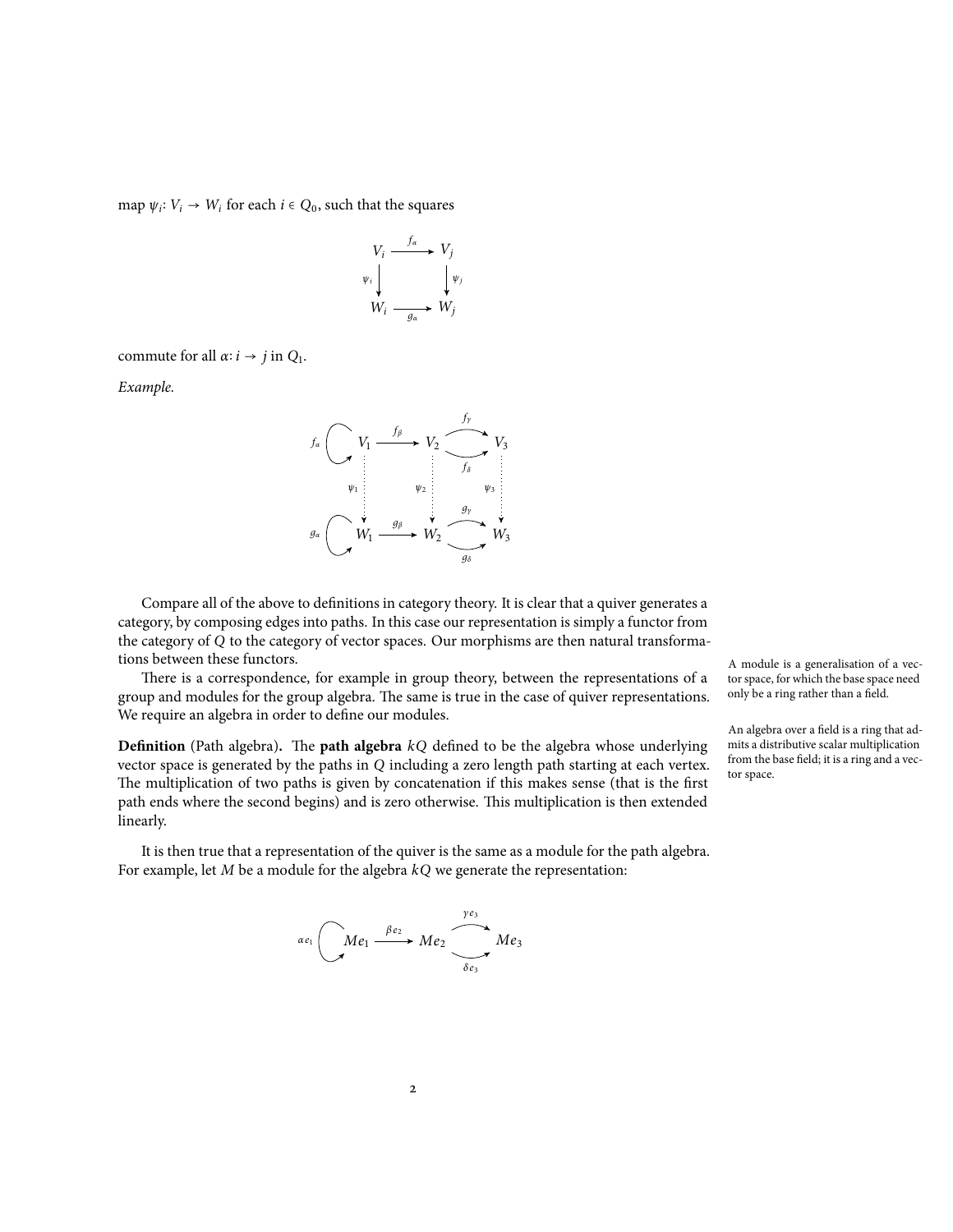We can also put relations on top of our quivers for example



Given such a **bound quiver** or **quiver with relations** we vary our definitions in the obvious way. That is, for a representation  $(V, f)$  we must have  $f_\beta f_\alpha = f_\delta f_\gamma$ .<br>The nath algebra visual haddfined as the quatient of the unbound

The path algebra would be defined as the quotient of the unbounded path algebra by the ideal generated by the relations:

$$
\frac{kQ}{\langle \alpha \beta - \gamma \delta \rangle}
$$

Let *J* = rad( $kQ$ ) =  $\langle Q_1 \rangle$  be the ideal generated by all the edges; that is everything except zero length paths. We consider relations *I* admissible if  $I \leq J^2$ . If we allowed a length one relation to engage than we can also from the average of the system of the system. appear then we could remove an edge from the quiver to obtain the same path algebra. Often we also require that  $J^n \leq I$ , which ensures that our path algebra is finite dimensional.

#### **Theorem 2.1:**

Every finite dimensional algebra is Morita equivalent to the algebra of a finite quiver with admissible relations.

By Morita equivalence we mean that the module categories are equivalent, so that from a representation theory point of view the algebras are the same.

*Example.* Consider  $C_n$ , the cyclic group of order  $n = p^t$ , where p is the characteristic of the field *k*, and the quiver

$$
Q = \alpha \bigcap_{n=1}^{\infty} 1 \qquad I = \langle \alpha^n \rangle
$$

Then  $kC_n \cong kQ/I \cong k[x]/(x^n)$ .

### **3 Representation type**

### **3.1 Finite representation type**

Consider the algebra  $A = k[x]/(x^n)$ .

A module *M* for *A* is fully determined by the action of *x* on a *M*, thus we can think of *M* simply as a square matrix with entries in *k*. We have that  $x^n = 0$  and thus  $M^n = 0$ .<br>Thus yes are virited *M* in the form *L* (0)  $\mathcal{R}_L$  (0)  $\mathcal{R}_L$  (0) where *L* (1)

Thus we can write *M* in the form  $J_{n_1}(0) \oplus J_{n_2}(0) \oplus \cdots \oplus J_{n_s}(0)$ , where  $J_n(\lambda)$  is the  $n \times n$ Jordan block with eigenvalue  $\lambda$  and  $n_i \leq n$  for all *i*.

If we further assume that *M* is indecomposable<sup>1</sup> then we have that  $M \cong J_s(0)$  for some  $s \leq n$ . This shows that *A* has only finitely many non-isomorphic indecomposable modules. Such an algebra is said to have **finite representation type**.

<sup>1</sup>A module is indecomposable if it cannot be written as the direct sum of two non-zero modules.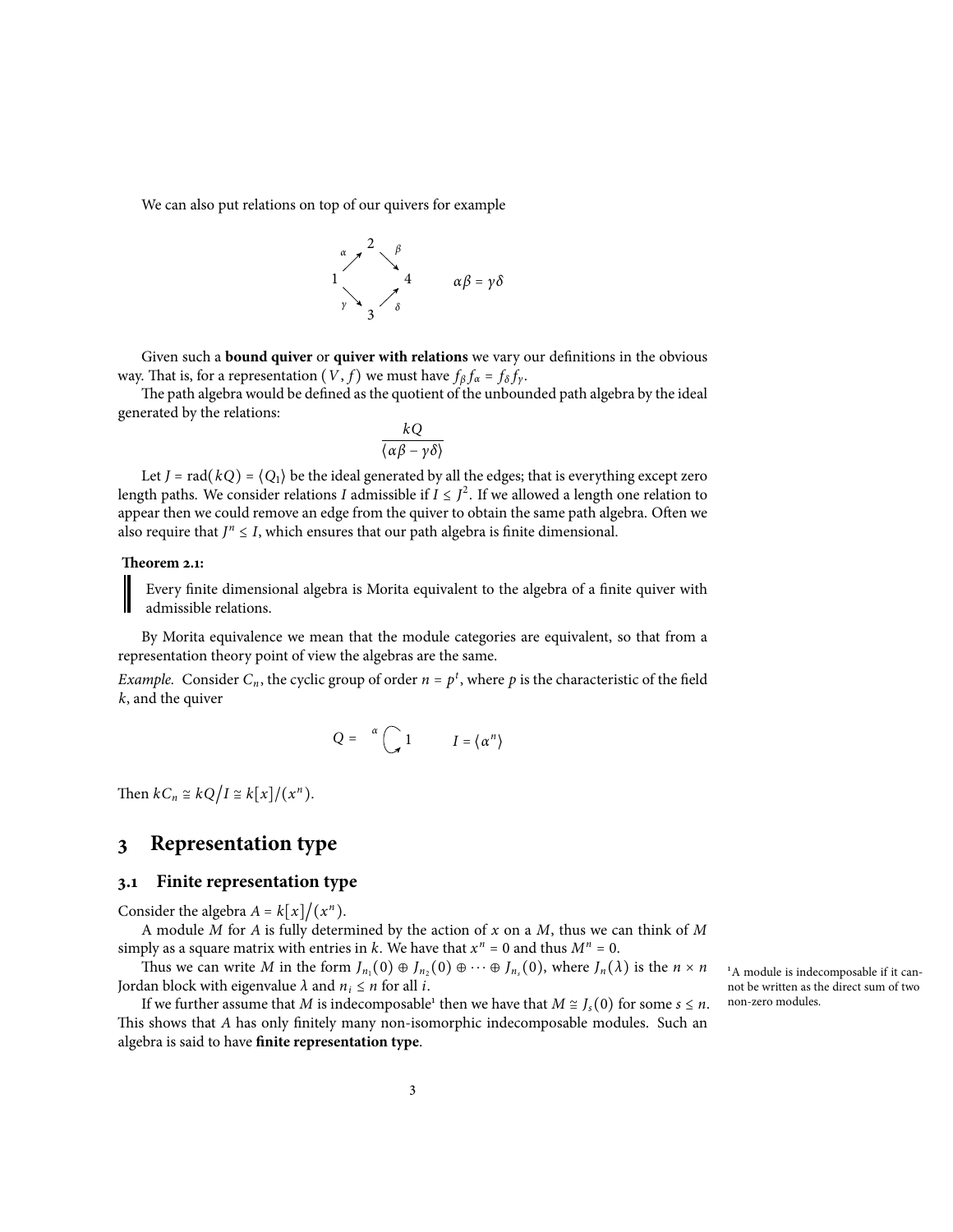### **3.2 Tame representation type**

Consider the algebra  $A = k[x]$ , which is the algebra for the quiver

$$
\bigcirc \cdot
$$

without relations.

Asfor the case above a module is given by an endomorphism of a vector space. The difference from the case with relations is that we no longer require this endomorphism to be nilpotent.

We can write M in the form  $J_{n_1}(\lambda_1) \oplus J_{n_2}(\lambda_2) \oplus \cdots \oplus J_{n_s}(\lambda_s)$  where  $(x - \lambda_1)^{n_1} \dots (x - \lambda_s)^{n_s}$ is the characteristic polynomial for *M*.

Consider the  $k[x]-k[x]$ –bimodule

$$
J_n(x) = \begin{bmatrix} x & 1 & \cdots & 0 \\ 0 & x & \cdots & 0 \\ \vdots & \vdots & \ddots & \vdots \\ 0 & 0 & \cdots & x \end{bmatrix}
$$

and let  $S_\lambda = k[x]/(x - \lambda)$ , a simple 1-dimensional  $k[x]$ -module. We have that

$$
J_n(x) \underset{k[x]}{\otimes} S_{\lambda} = J_n(\lambda)
$$

The image of the functor

$$
J_n(x) \underset{k[x]}{\otimes} -: \operatorname{mod} k[x](1) \longrightarrow \operatorname{mod} k[x]
$$

from 1-dimensional  $k[x]$ -modules to  $k[x]$ -modules contains (an isomorphic copy) of every *n*dimensional indecomposable *<sup>k</sup>*[*x*] module.

The way to think about what is happening here is that the *n*-dimensional modules are being covered by a one parameter family of modules. That is each *n*-dimensional module is of the form  $J_n(\lambda)$  for  $\lambda$  in  $k$ . This characterises what it means for an algebra to have **tame representation type**.

**Definition** (Tame representation type)**.** An algebra *A*, is **tame** if it is not of finite representation type and if for each  $n \in \mathbb{N}$  there is a finite family of  $A-k[t]$ –bimodules  $M_1, \ldots, M_{s(n)}$  such that

- (i)  $M_i$  is finitely-generated and free as  $k[t]$ -module;
- (ii) for almost all indecomposable *A*-modules, *X*, of dimension *n* we have  $X \cong M_i \underset{k[t]}{\otimes}$ *S<sup>λ</sup>* for some  $1 \le i \le s(n)$  and for some  $\lambda \in k$ .

This definition means that in each dimension, the indecomposable modules are covered by a finite set of 1-parameter families of modules.

*Sλ* is simply *λ* in its sum of Jordan blocks form.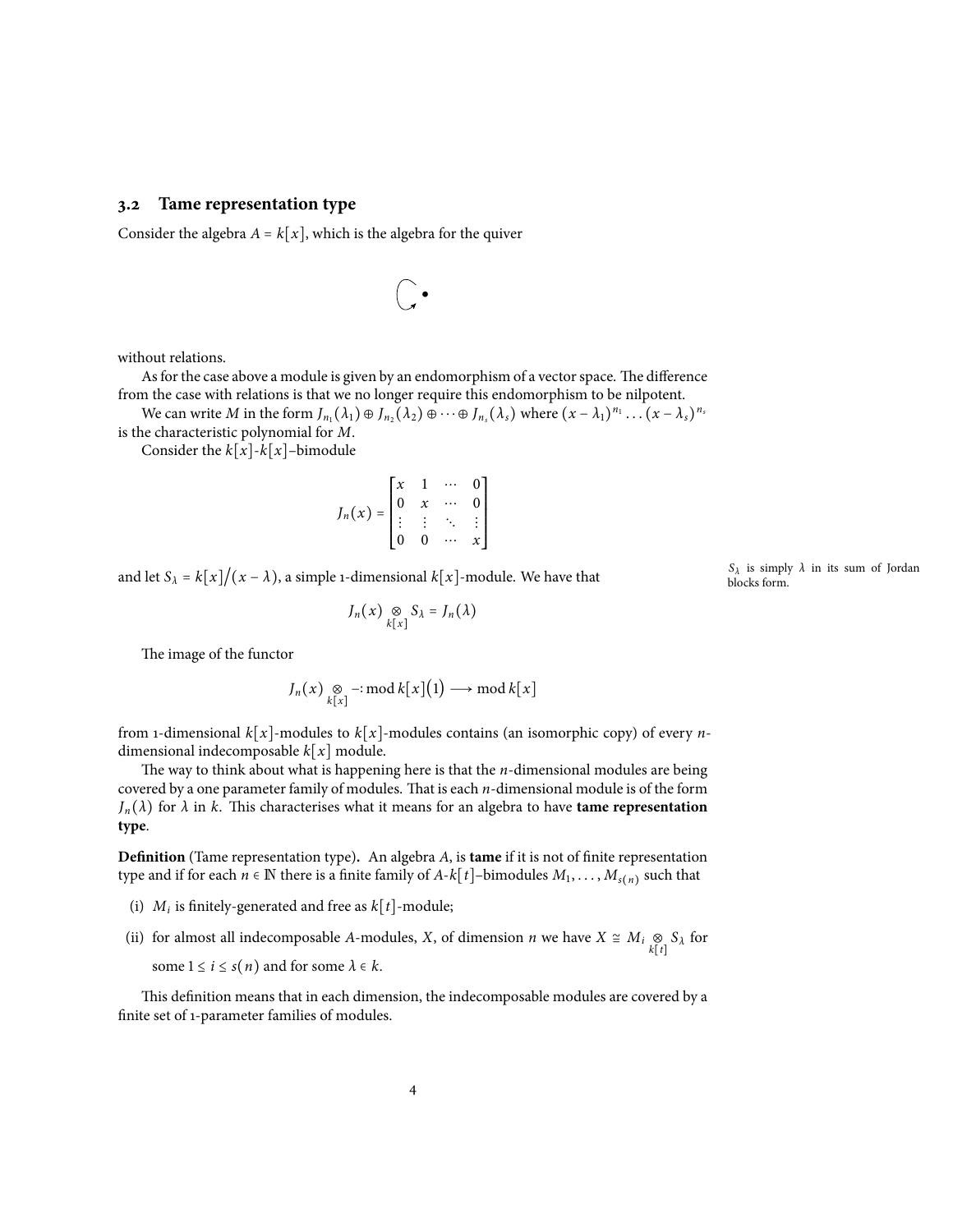*Example.* Consider the quiver without relations

$$
1\bigodot 2
$$

The indecomposable modules are covered by the families

 $dim = 1$ 

 $dim = 2$ 

$$
k \longrightarrow 0 \quad \text{or} \quad 0 \longrightarrow k
$$
\n
$$
k \longrightarrow k \quad \text{or} \quad k \longrightarrow k
$$
\n
$$
k \longrightarrow 1 \quad \text{or} \quad k \longrightarrow k
$$

 $dim = 3$ 

 $dim = 4$ 

 $dim = 5$ 

$$
\begin{array}{ccc}\nk & 1 & 1 \\
\oplus & k & \text{or} \\
k & 1 & k\n\end{array}
$$

$$
k^{2} \longrightarrow k^{2}
$$
 or 
$$
k^{2} \longrightarrow k^{2}
$$
  
\n
$$
\oplus
$$
 
$$
\oplus
$$
 
$$
\oplus
$$
 
$$
\oplus
$$
 
$$
\oplus
$$
 
$$
\oplus
$$
 
$$
\oplus
$$
 
$$
\oplus
$$
 
$$
\oplus
$$
 
$$
\oplus
$$
 
$$
\oplus
$$
 
$$
\oplus
$$
 
$$
\oplus
$$
 
$$
\oplus
$$
 
$$
\oplus
$$
 
$$
\oplus
$$
 
$$
\oplus
$$
 
$$
\oplus
$$
 
$$
\oplus
$$
 
$$
\oplus
$$
 
$$
\oplus
$$
 
$$
\oplus
$$
 
$$
\oplus
$$
 
$$
\oplus
$$
 
$$
\oplus
$$
 
$$
\oplus
$$
 
$$
\oplus
$$
 
$$
\oplus
$$
 
$$
\oplus
$$
 
$$
\oplus
$$
 
$$
\oplus
$$
 
$$
\oplus
$$
 
$$
\oplus
$$
 
$$
\oplus
$$
 
$$
\oplus
$$
 
$$
\oplus
$$
 
$$
\oplus
$$
 
$$
\oplus
$$
 
$$
\oplus
$$
 
$$
\oplus
$$
 
$$
\oplus
$$
 
$$
\oplus
$$
 
$$
\oplus
$$
 
$$
\oplus
$$
 
$$
\oplus
$$
 
$$
\oplus
$$
 
$$
\oplus
$$
 
$$
\oplus
$$
 
$$
\oplus
$$
 
$$
\oplus
$$
 
$$
\oplus
$$
 
$$
\oplus
$$
 
$$
\oplus
$$
 
$$
\oplus
$$
 
$$
\oplus
$$
 
$$
\oplus
$$
 
$$
\oplus
$$
 
$$
\oplus
$$
 
$$
\oplus
$$
 
$$
\oplus
$$
 
$$
\oplus
$$
 
$$
\oplus
$$
 
$$
\oplus
$$
 
$$
\oplus
$$
 
$$
\oplus
$$
 
$$
\oplus
$$

# **3.3 Wild representation type**

Consider the algebra  $k\langle u, v \rangle$ , the group algebra for the free group on two generators. There is a problem with this algebra:

 $\ddot{\textbf{i}}$ 

### **Theorem 3.1:**

I

For any finitely generated algebra *A* over *k* there is a fully faithful functor mod *A* → mod  $k\langle u, v \rangle$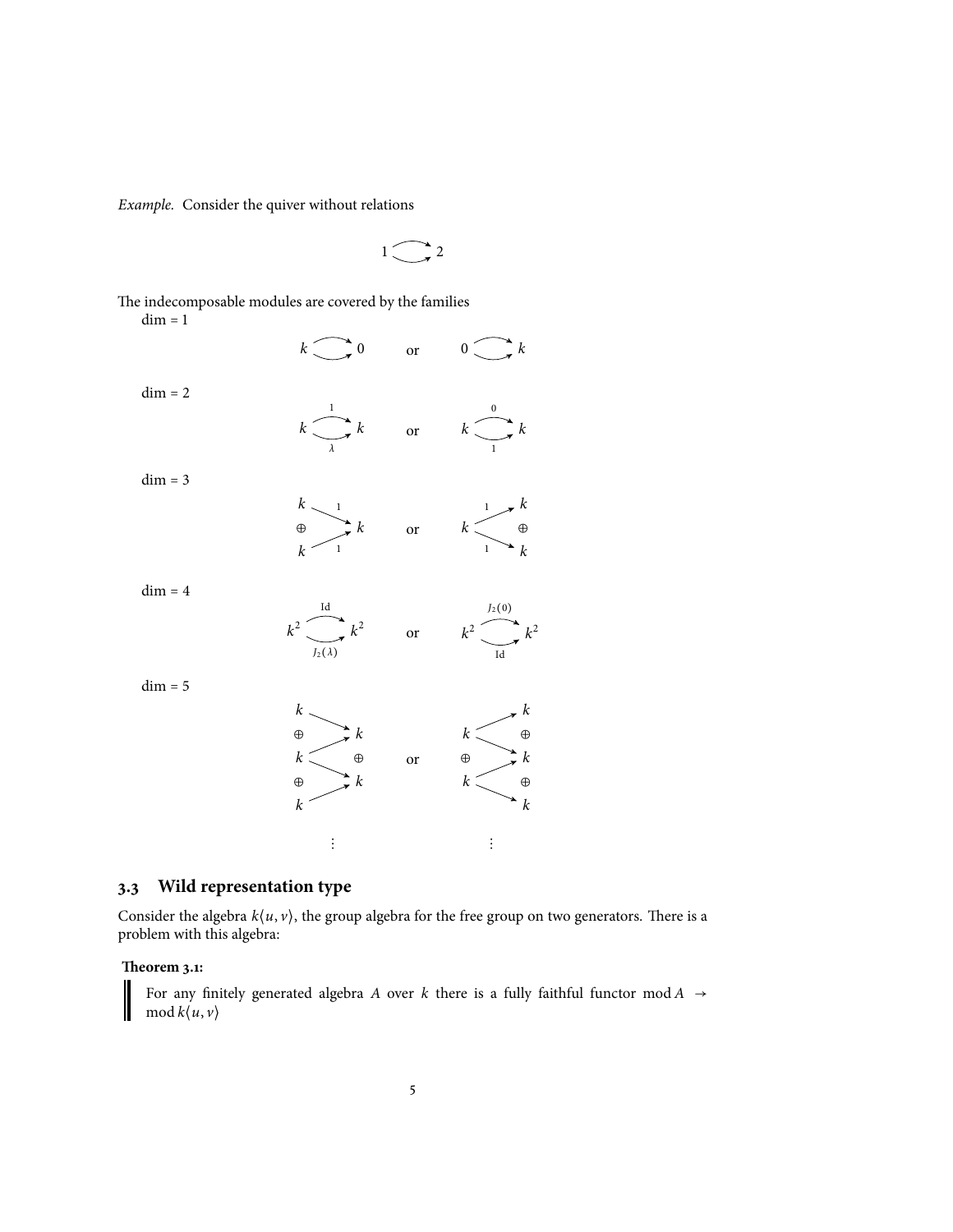*Proof.* Since *A* is finitely generated, say  $A = \langle a_1, \ldots, a_s \rangle$  and let *M* be the left *A*-module  $A^{s+2}$ . We let  $u$  and  $v$  act on the right of  $M$  via the linear maps

| $u = \begin{bmatrix} 0 & 1 & \cdots & 0 \\ \vdots & \ddots & \ddots & \vdots \\ 0 & & & 1 \\ 0 & 0 & \cdots & 0 \end{bmatrix}$ |  |  |  | $\nu = \begin{bmatrix} 0 & 0 & \cdots & \cdots & 0 \\ 1 & 0 & \ddots & & 0 \\ a_1 & \ddots & \ddots & \ddots & \vdots \\ \vdots & \ddots & \ddots & \ddots & 0 \\ 0 & \cdots & a_s & 1 & 0 \end{bmatrix}$ |  |  |
|--------------------------------------------------------------------------------------------------------------------------------|--|--|--|-----------------------------------------------------------------------------------------------------------------------------------------------------------------------------------------------------------|--|--|
|                                                                                                                                |  |  |  |                                                                                                                                                                                                           |  |  |

the functor  $M \otimes -$ : mod  $A \to \text{mod } k\langle u, v \rangle$  is fully faithful. The proof of this is straightforward yet time consuming.

Thus we see that the algebra  $k\langle u, v \rangle$  contains the representation theory for all finitely generated *k*-algebras. This is the archetypical **wild algebra**.

**Definition** (Wild representation type)**.** An algebra *A* is said to have **wild representation type** if there is a  $k\langle u, v \rangle$ -*A* bimodule, *M*, such that

- (i) *M* is free as a  $k\langle u, v \rangle$ -module;
- (ii) if *X* is an indecomposable  $k\langle u, v \rangle$ -module then  $M \otimes X$  is indecomposable;
- (iii) if  $M \otimes X \cong M \otimes Y$  then  $X \cong Y$

If further the module category of  $k\langle u, v \rangle$  embeds fully faithfully into the module category of *A* we say that *A* is **strictly wild**.

*Example.* Consider the quiver without relations, *Q*:

 $1 \bigoplus 2$ 

The representation

$$
k\langle u,v\rangle \xrightarrow[v]{\longrightarrow \atop v} k\langle u,v\rangle
$$

is a  $k\langle u, v \rangle$ - $kQ$ -bimodule satisfying the properties of the definition.

Notice that here we abuse the correspondence between representations and modules further in that we denote a bimodule as a representation of  $kQ$  with  $k\langle u, v \rangle$ -modules in place of vector spaces.

#### **Theorem 3.2:** *(Drozd, 1977)*

Every finite-dimensional algebra over an algebraically closed field has exactly one representation type: finite, tame or wild.

The proof of this result is way beyond the scope of this talk (and the author's abilities). See [Dro80] or [CB88] for details.

A functor satisfying (i–iii) is said to **inset** indecomposable modules.

[Dro80] Drozd, *Tame and wild matrix problems*, Representation theory, II (Proc. Second Internat. Conf., Carleton Univ., Ottawa, Ont., 1979), Lecture Notes in Math., vol. 832, Springer, Berlin, 1980, pp. 242–258

[CB88] Crawley-Boevey, *On tame algebras and bocses*, Proc. London Math. Soc. (3) **56** (1988), no. 3, 451–483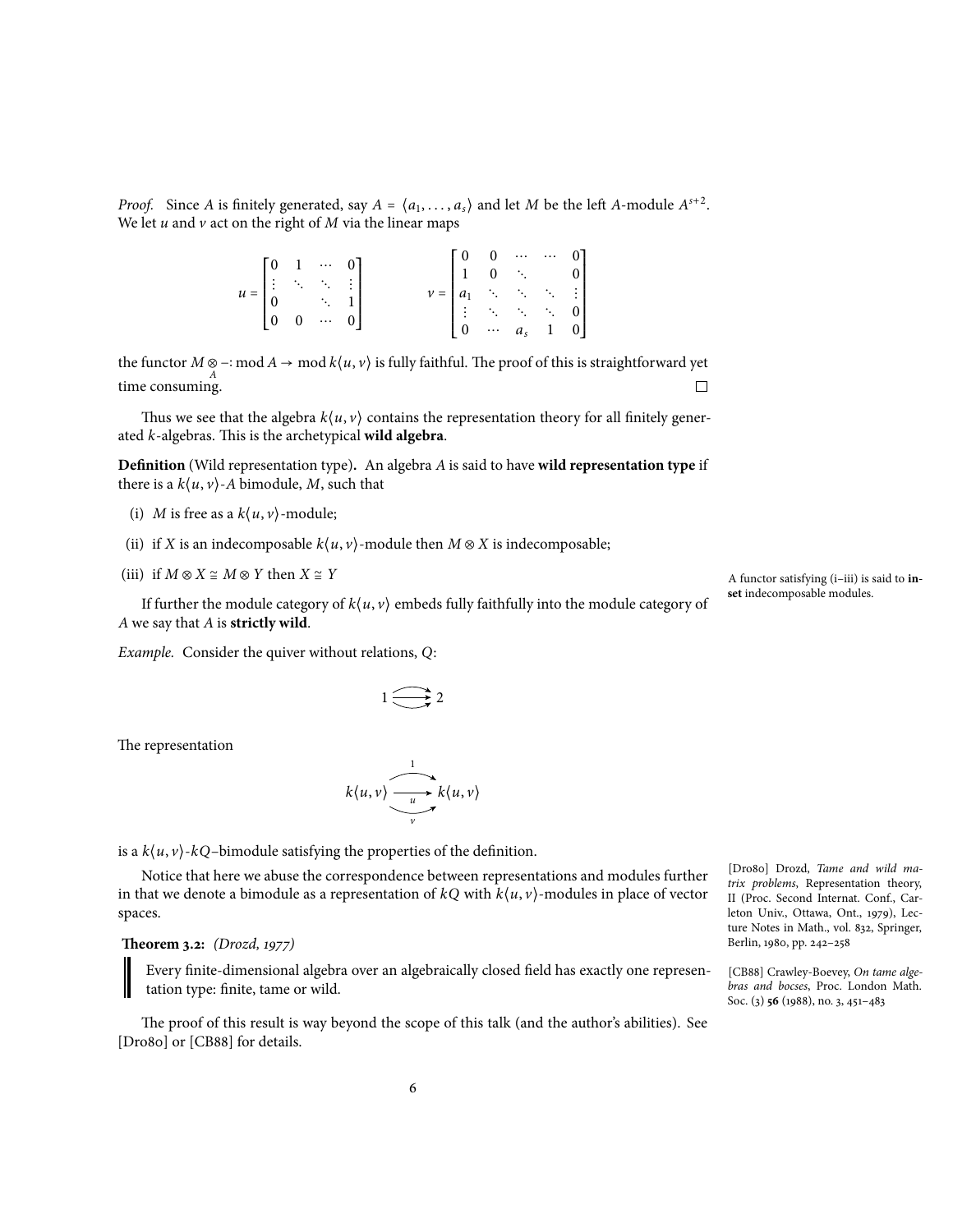## **4 Further topics**

Let *Q* be a connected quiver without oriented cycles. Such a quiver has the property that *kQ* is hereditary. We denote by <sup>∣</sup>*Q*<sup>∣</sup> the undirected graph of *<sup>Q</sup>*.

Consider the matrix

$$
M_Q = (m_{ij}) = \begin{cases} 2 & i = j \\ -(\# \text{ edges between } i \text{ and } j) & i \neq j \end{cases}
$$

the incidence matrix for <sup>∣</sup>*Q*∣.

We consider the action of this matrix on  $\mathbb{Z}^n$ , where *n* is the number of vertices in Q.

*Claim.*  $M_Q^{-1}(\mathbb{N}^n) \cap \partial(\mathbb{N}^n) = \{0\}$ , where  $\partial$  is the boudary operator.

*Proof.* Let  $\mathbf{x} = (x_1, \ldots, x_n) \in \partial (\mathbb{N}^n)$  be such that  $M\mathbf{x} \in \mathbb{N}^n$ . Since *Q* is connected there is an edge *i* − *j* such that  $x_i$  = 0 but  $x_j$  > 0. We have

$$
(M\mathbf{x})_i = \sum_k m_{ik} x_k
$$
  
=  $m_{ij} x_j + \sum_{k \neq i,j} m_{ik} x_k$   
 $\leq m_{ij} x_j < 0$ 

 $\Box$ 

These gives three possibilities for the action of *M*.

(a)  $M_Q^{-1}(\mathbb{N}^n) \subseteq \mathbb{N}^n_{>0} \cup \{0\}$ 



(b)  $M_Q^{-1}(N^n) = \mathbb{Z}$ **u** for some **u**  $\in \mathbb{Z}^n$ . In this case  $M$ **u** = 0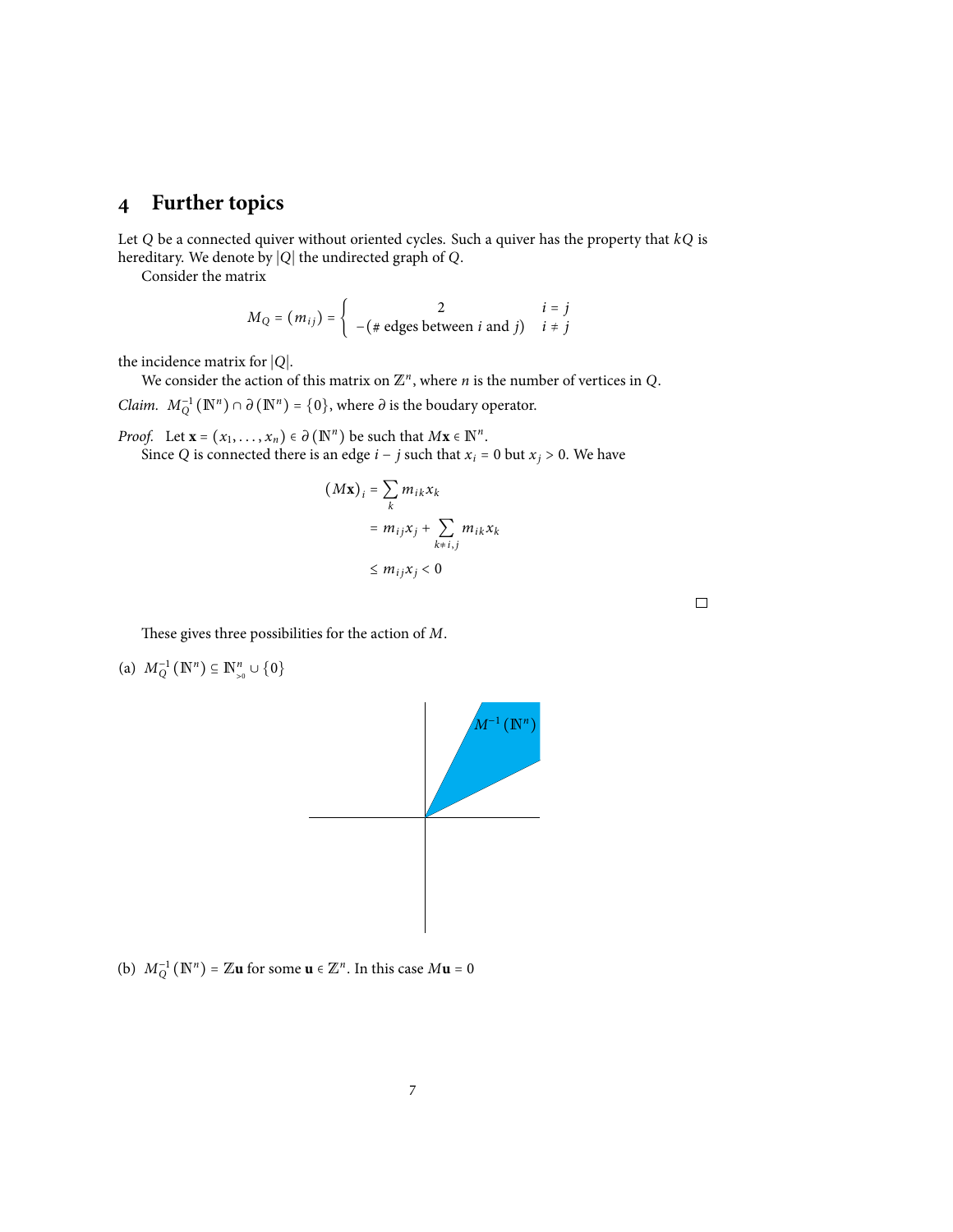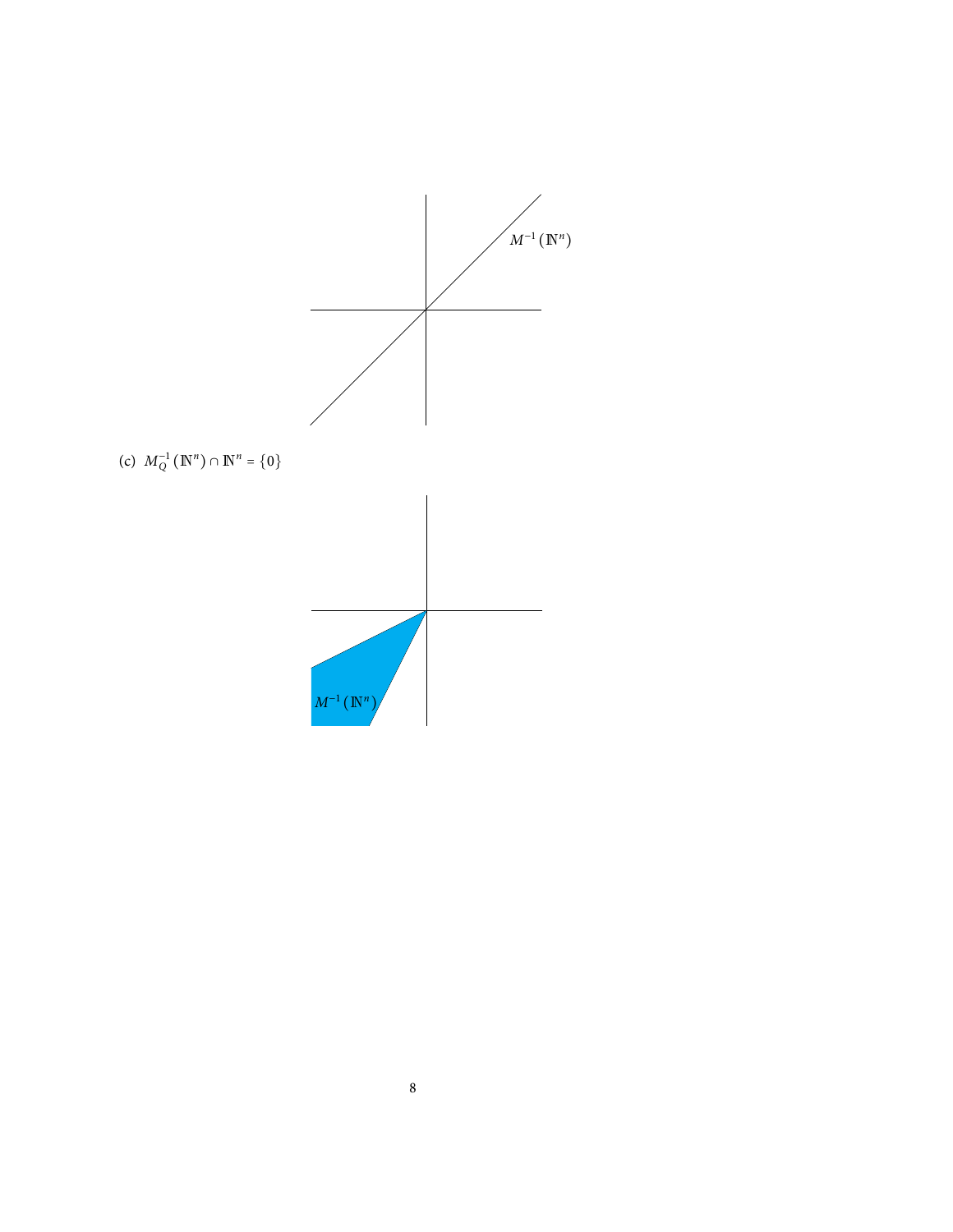The following quivers are of type (b):

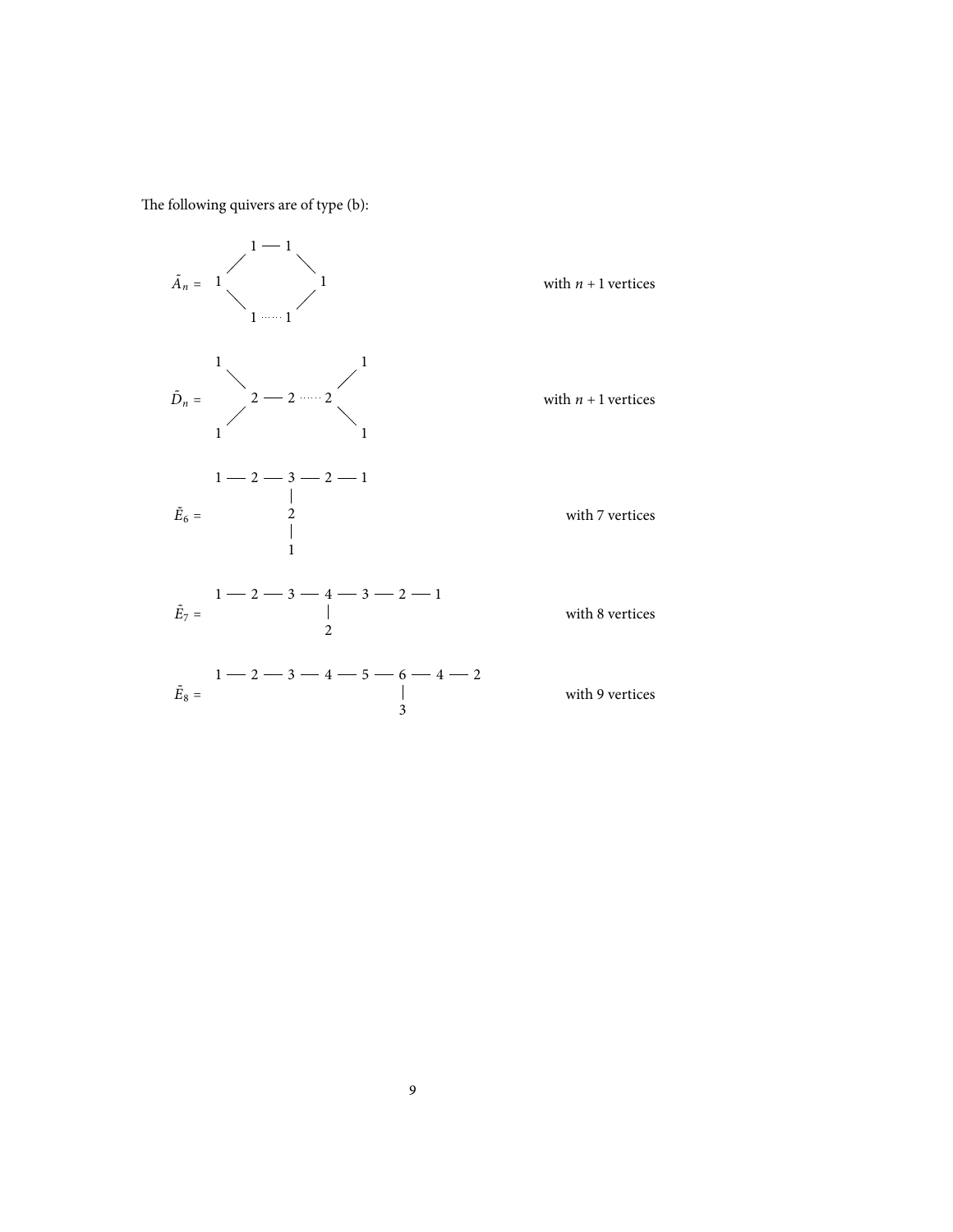The quivers that contain non of the type (b) quivers are of type (a). These are the quivers:



All other quivers are of type (c).

#### **Theorem 4.1:**

Quivers of type

- (a) are of finite representation type;
- (b) are of tame representation type;
- (c) are of wild representation type.

This idea generalises to the case where we have relations, though still no oriented cycles. Let *R* be a minimal generating set for the relations such that  $R \subseteq \bigcup_{i,j \in Q_0} I(i,j)$ , where  $I(i,j)$  denotes the ideal consisting of nathe stating at *i* and on ding at *i* L at  $n = |R \cap I(i,j)|$ . We define the the ideal consisting of paths starting at *i* and ending at *j*. Let  $r_{ij} = |R \cap I(i, j)|$ . We define the quadratic form

$$
q(\mathbf{x}) = \sum_{i \in Q_0} x_i^2 - \sum_{\alpha: i \to j} x_i x_j + \sum_{i,j \in Q_0} r_{ij} x_i x_j
$$

**Theorem 4.2:**

The algebra  $kQ/\langle R \rangle$  is